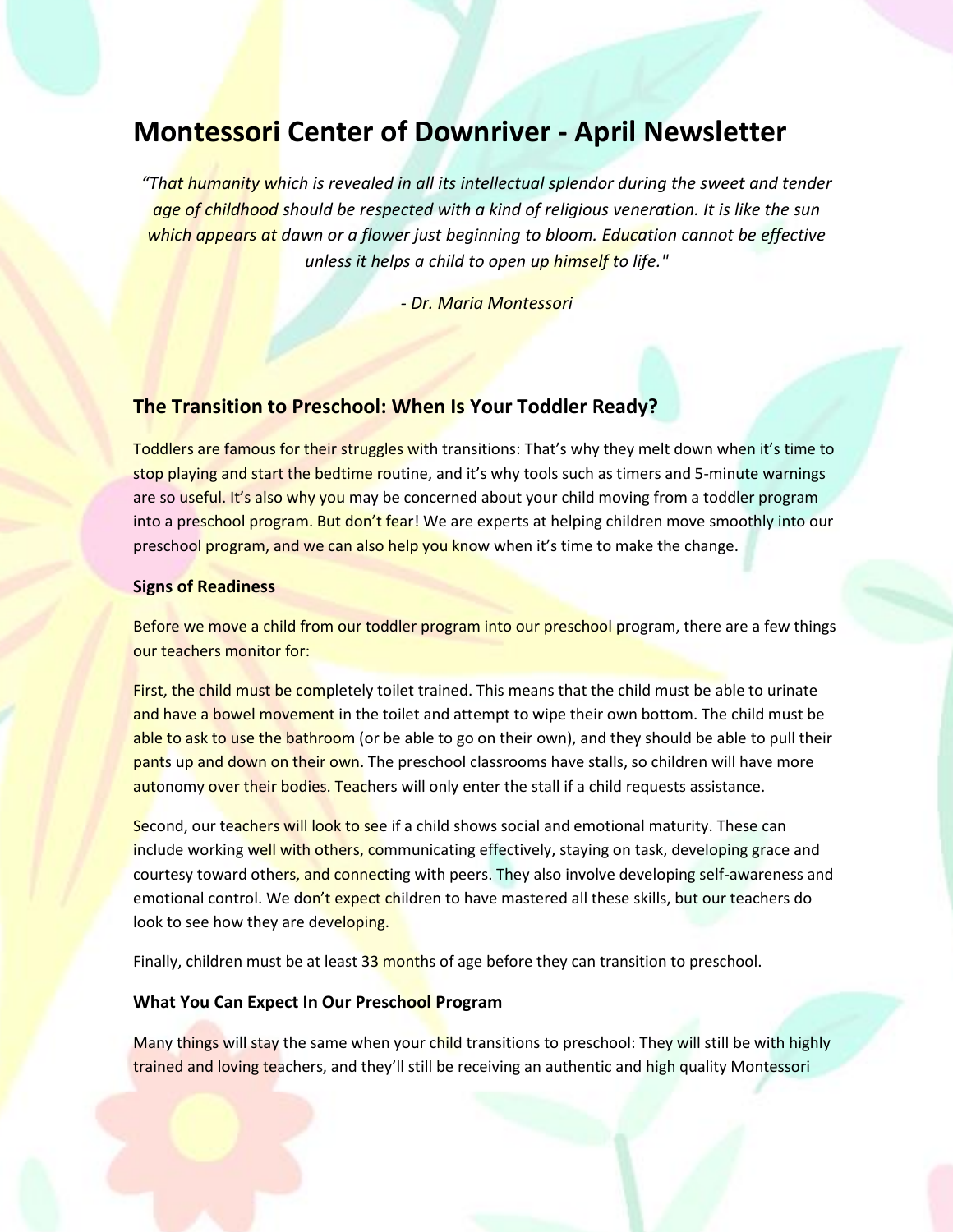education. That said, there are some differences in the preschool program, aside from it being more challenging.

The ratio of caregivers to children is 1:4 in the toddler rooms and is closer to 1:10 in the preschool rooms. This means that children will not get quite as much individualized attention, and so children will work on becoming more independent. They will need to learn to communicate their needs effectively as teachers have more children they need to care for.

Children will also need to work on being self-directed and able to make choices as free-choice worktime is for a full two hours. Our preschool rooms are also larger and contain many more materials available on the shelves.

#### **Ways to Ease the Transition**

Our caring teachers will work hard to make the transition to preschool as smooth and painless as they can. We are incredibly responsive and sensitive to children's emotional needs and will, of course, meet children where they are. Prior to the end of their last toddler year, our toddler and preschool teachers will work together to acclimate them to their new room. This will involve the preschool teacher visiting the child in the toddler room, and the child visiting the preschool teacher in their room.

You can help ease the transition too. Be sure to talk with your child about how they will be joining a new class and what that means for them. You can read books about starting preschool or about having a new teacher. If your child likes, try some role playing—you be the new student who is nervous and have them be the new teacher, and then you can switch roles. Let them direct you in what to do or say if they want. This will help them work through any worries or concerns they have.

Another thing you can do to help with the transition is have children attend even just one month in the summer if possible. This will give them a chance to get to know their new teachers and classmates in a slightly more relaxed environment with lots of outdoor play and summer fun. When the fall program begins, they will be ready for and comfortable with the change!

#### **Still Have Questions?**

The transition to preschool is a big change for both your child and you! If you'd like to talk with us more about it, we're happy to help. Send us a message or give us a call anytime.

## **In the Classroom**

### **Ms Ashley's Room**

The theme in Ms Ashley's room for April will be jungle animals. They will learn about different species and the continents that they live on.

#### **Mrs. Dona's Room**

In April, Mrs. Dona's room will be spinning the globe and moving from Australia to Asia. They'll be studying the people, cultures, art,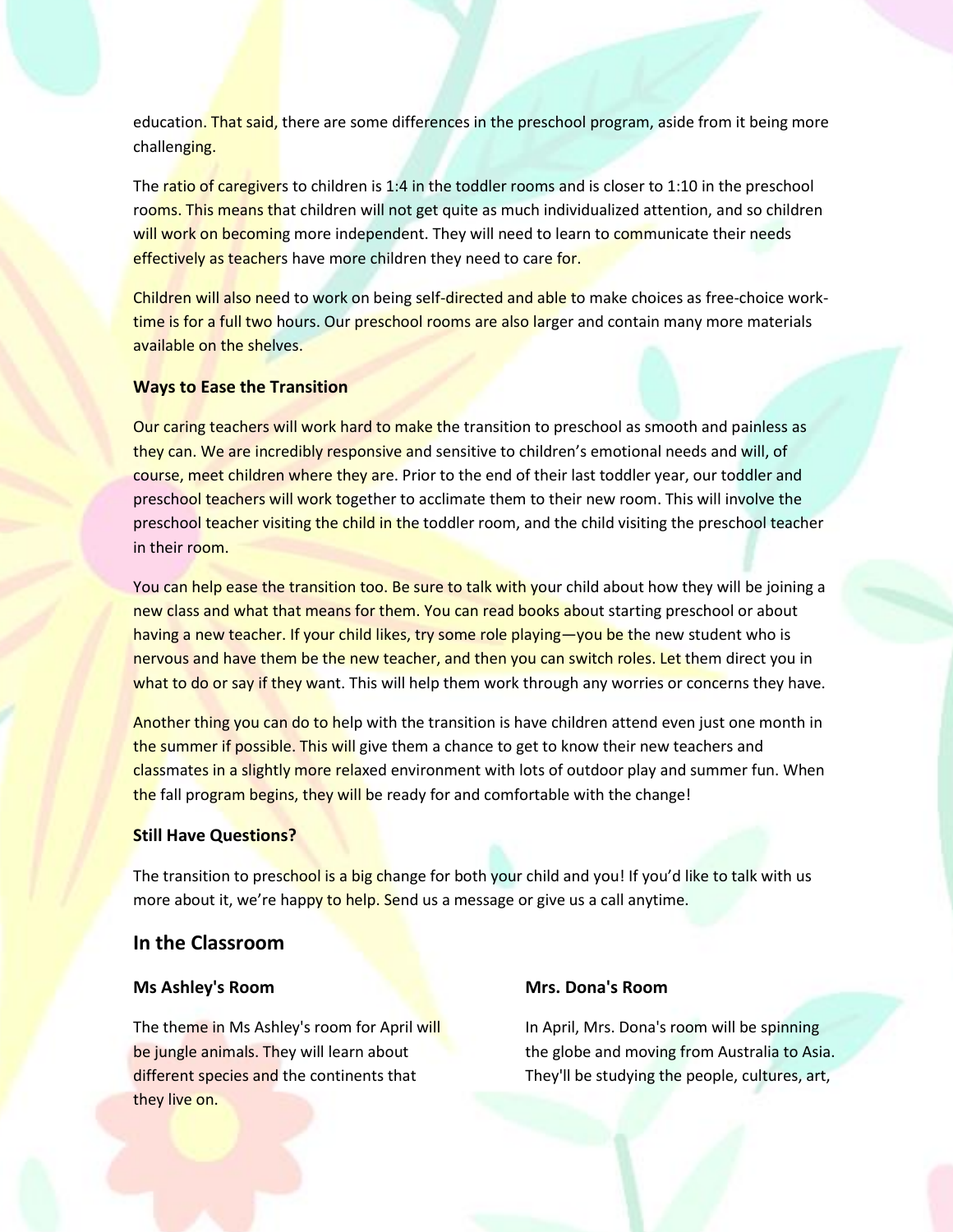and food of Asia. They'll also be learning about Spring and Easter.

## **Ms Paula's Room**

Ms Paula's room will be learning about the continent of South America in April. They will also begin planting seeds and learning about the life cycle of plants.

## **Mrs. Melissa's Room**

In April, Mrs. Melissa's room will be learning about reptiles and amphibians. They will also start their mystery number: they have a basket with an amount of objects and a numeral, and they try to remember the objects and number, then they count them out at group time.

# **Celebrating Kathy!**

You may have noticed a missing face in the afternoons lately. That's because after nearly 30 years with MCOD, Kathy has retired! She is dearly missed and definitely left some big shoes to fill, but we're very excited for her as she moves into this new chapter in her life. Please join us in thanking Kathy for all her hard work and dedication!

## **Local Events and Resources**

- 1. Catch Peter Rabbit! Scavenger Hunt at Bacon Memorial Library in Wyandotte. Children can search for Peter and turn him in at the front desk for a small prize! Runs for all of April.
- 2. Also at the Wyandotte library: [The maker space](https://bacon.evanced.info/signup/EventDetails?EventId=20385&df=list&backTo=List&startDate=2022/03/14&endDate=2022/04/13) is officially reopening! Stop by April 4th-7th for special crafts and fun.
- 3. Southgate's 15th Annual Easter Eggstravaganza is on April 9th. It starts promptly at noon, and no pre-registration is necessary. BYO-B(asket).
- 4. The Taylor Library has family story time every Saturday from 10:30-11.
- 5. Gleaners is doing a drive-thru food distribution in Wyandotte on 04/15/2022 and 04/29/2022 from 9:00am to 11:00am at the Yack Arena. Families can receive a box of fresh produce and shelf-stable goods. No registration necessary.
- 6. The Downriver YMCA is offering bundled meals for all children under 18. Pick up is 7th and 14th from 1-1:30pm. No registration necessary.

# **Montessori Philosophy**

Concrete to abstract: A logical, developmentally appropriate progression that allows the child to develop an abstract understanding of a concept by first encountering it in a concrete form, such as learning the mathematical concept of the decimal system by working with Golden Beads grouped into units, 10s, 100s, and 1,000s.